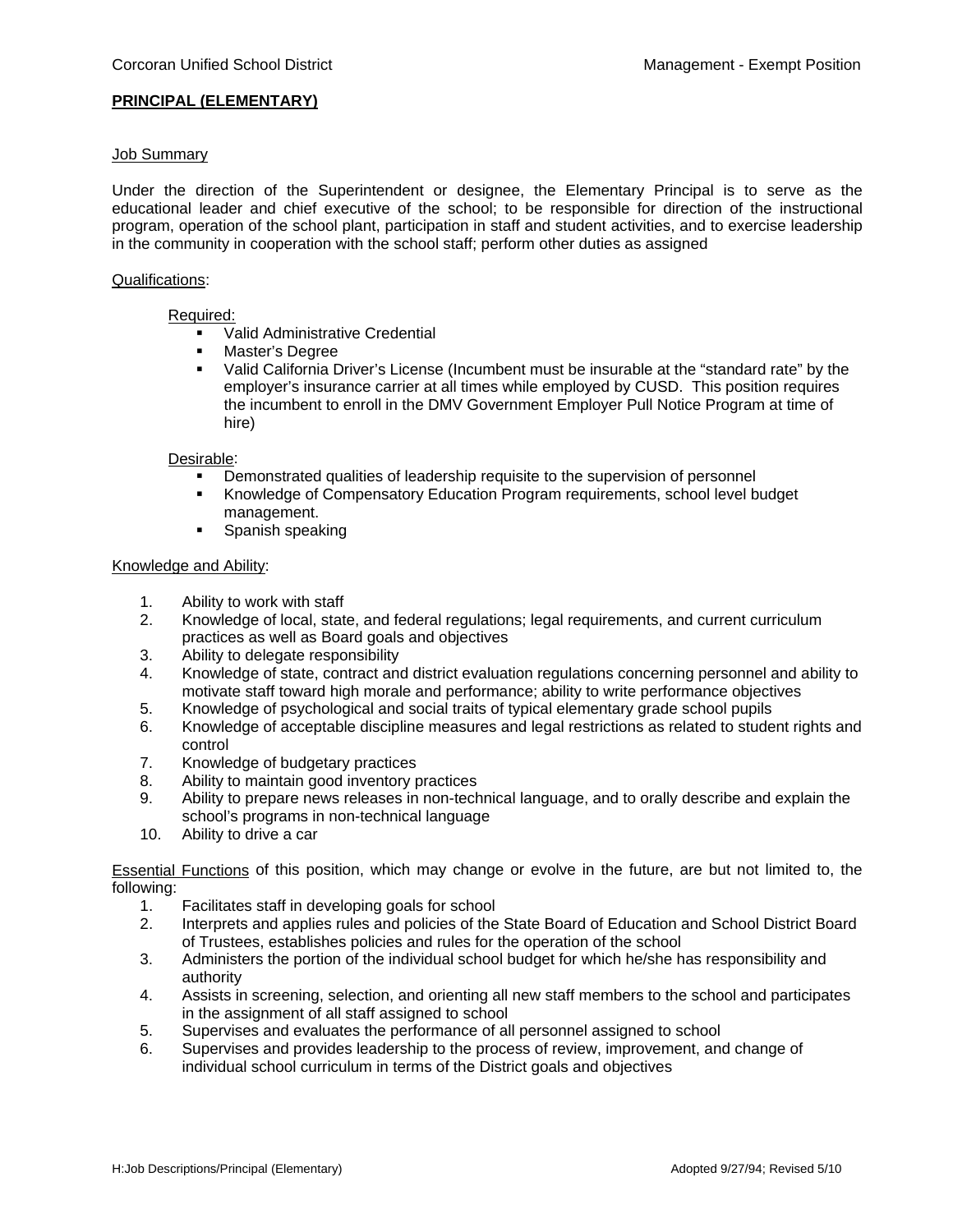# **PRINCIPAL (ELEMENTARY)**

- 7. Provides assistance to teachers and other staff members involved in the evaluation and placement of pupils, preparation of school schedules, and the screening and recommending pupils for special education classes
- 8. Supervises the health, attendance, guidance, discipline, counseling and student activity programs
- 9. Conducts conferences with pupils, parents, teachers and other as needed
- 10. Assists teachers in preparing instructional objectives for their respective classes, techniques for evaluating pupil progress, and setting standards of acceptable performance
- 11. Carries out a program of community relations as a means of interpreting and furthering the school and district program
- 12. Participates and takes leadership roles in District level and school level committee as assigned by Superintendent and Director of Educational Services
- 13. Remains aware of developments in education and continually reviews the policies and progress of the school in order to ensure excellence in educational program
- 14. Recommends and implements in-service growth opportunities for teaching personnel within the school and District
- 15. Provides guidance to District staff regarding school problems and needs and is responsible for such assigned staff
- 16. Establishes an effective school administration organization with clear lines of responsibility and with the necessary delegation of authority
- 17. Inspects the school plant for proper maintenance, operation, and safety and makes requests for needed service to the district staff responsible for the area in need
- 18. Prepares reports and correspondence, maintains records
- 19. Ensures accurate inventory of all equipment and supplies at school site. Advises District office in regards to fixed assets
- 20. Visits and observes classes, prepares evaluation reports of teacher success or lack of success in achieving instructional objectives agreed on, and recommends reemployment or release
- 21. Counsels with teachers and aides as needed to ensure effective and efficient educational program; points out areas of need to teachers and provides assistance in overcoming weaknesses and further developing strengths
- 22. Attends meetings and performs other duties as needed to maintain the instructional program and maintenance program of the school
- 23. Procures textbooks and other supplies as needed by the staff for the effective implementation of the school's instructional and maintenance programs
- 24. Supervises the school attendance accounting system, establishes policies and procedures relating to attendance
- 25. Represents the school on the District Curriculum Committee
- 26. Supervises all classified personal assigned to school on a temporary or regular basis and evaluates the performance of those classified personnel assigned on a regular basis, making recommendations as to retention or dismissal
- 27. Counsels with classified personnel as needed to ensure effective and efficient operation of the school
- 28. Assigns, supervises, and evaluates the performance of substitute teachers
- 29. Investigates complaints relating to the on and off campus activities of pupils; takes appropriate action as needed

Physical Requirements of this position are, but not limited to, the following:

- 1. Mental acuity to advise and consult with students, personnel, administrators, parents and others relating to programs and services; make policy decisions, evaluate results, and make determinations relative to the effective performance of the tasks
- 2. Facility to sit at a desk, conference table or in meeting rooms of various configurations for extended periods of time
- 3. Facility to see and read a computer screen, laws and codes, rules and policies, and other printed matter and related materials, with or without vision aids